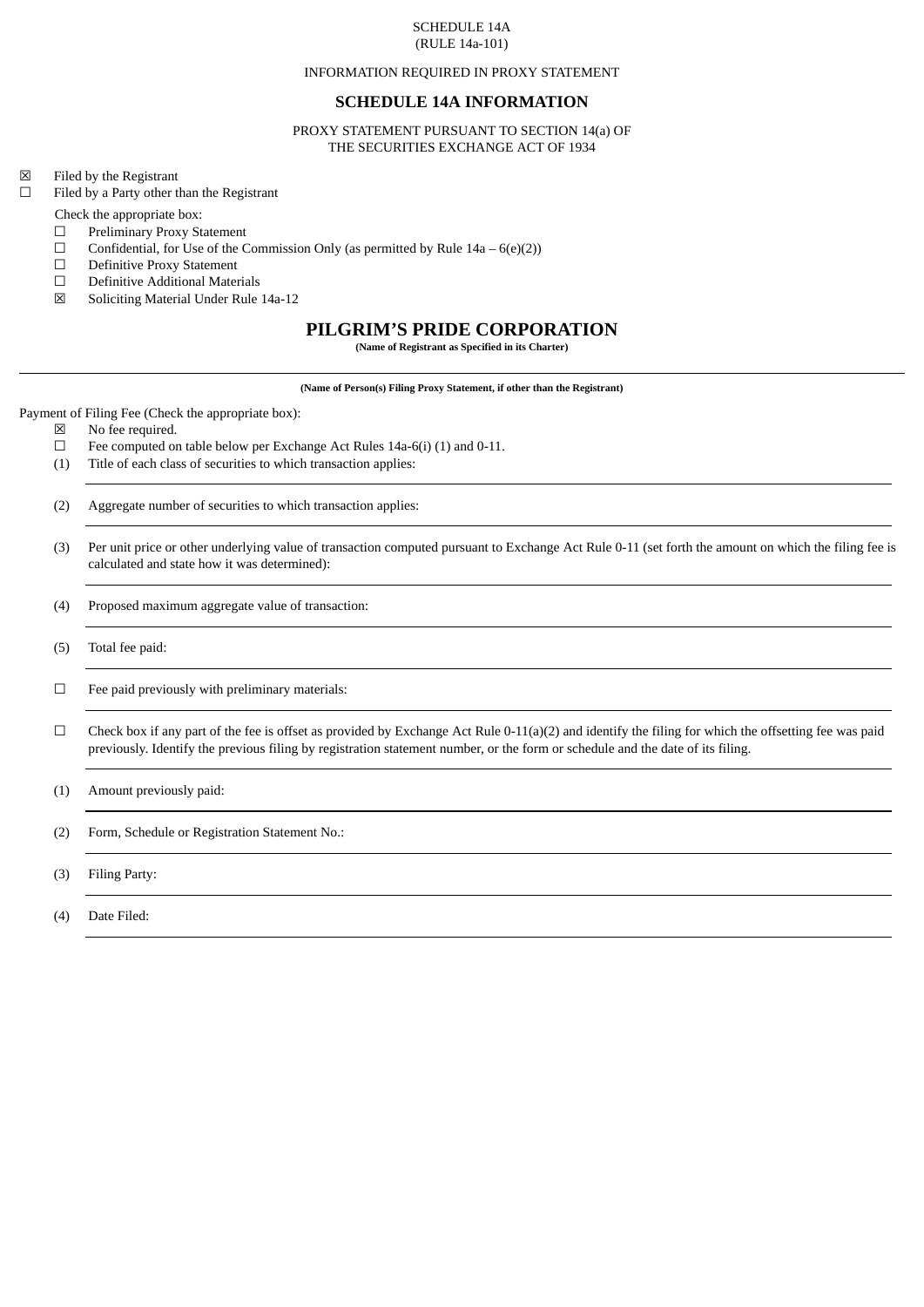## **PILGRIM'S PRIDE CORPORATION EXPECTS TO HOLD SPECIAL MEETING OF STOCKHOLDERS IN LATE OCTOBER OR EARLY NOVEMBER 2003**

### **Stockholders to Vote on Proposals to Combine Class A and Class B Common Stock into a Single Class of Common Stock and to Issue New Shares in Connection with Acquisition of ConAgra Foods' Chicken Division**

Pittsburg, TX, August 28, 2003 – Pilgrim's Pride Corporation (NYSE: CHX, CHX.a) today announced that it expects to hold its special meeting of stockholders in late October or early November 2003. The purpose of the special meeting is to allow Pilgrim's Pride stockholders to vote on proposals to issue shares of Pilgrim's Pride common stock to ConAgra in connection with its acquisition of ConAgra's chicken division and to combine its class A and class B common stock into a single class of common stock. The company previously announced that it anticipated a meeting date of September 26<sup>th</sup> provided the Securities and Exchange Commission ("SEC") did not elect to review the company's preliminary proxy statement filed last week. The SEC has informed the company that it intends to review the proxy statement and therefore the special meeting will be scheduled to permit their review. As part of this review, the SEC will be reviewing the disclosures in the proxy statement, but not the substance of the underlying transactions.

As previously announced, the New York Stock Exchange has already approved the Company's proposed plan for combining the two classes of common stock into a single security Additionally, Lonnie "Bo" Pilgrim, the company's chairman, and his son Lonnie Ken Pilgrim, a director of the company, collectively own or control over 62% of both the class A and class B common stock and will vote in favor of both proposals, thus ensuring their approval at the special meeting.

The Company will announce the specific date on which the special meeting will be held at a later date, along with the resulting dates by which the new common stock (which will be traded under the symbol: PPC) will begin trading on the New York Stock Exchange and the acquisition of ConAgra Foods' chicken division will be finalized.

## **About Pilgrim's Pride**

Pilgrim's Pride Corporation is the second-largest poultry producer in the United States – the third-largest in chicken and fifth-largest in turkey – and the second largest chicken company in Mexico. Pilgrim's Pride employs more than 24,500 persons and operates processing and further processing plants, distribution centers, hatcheries and feed mills in Texas, Arkansas, Arizona, North Carolina, Pennsylvania, Virginia and West Virginia and in Mexico.

Pilgrim's Pride products are sold to foodservice, retail and frozen entree customers. The Company's primary distribution is through retailers and restaurants throughout the United States